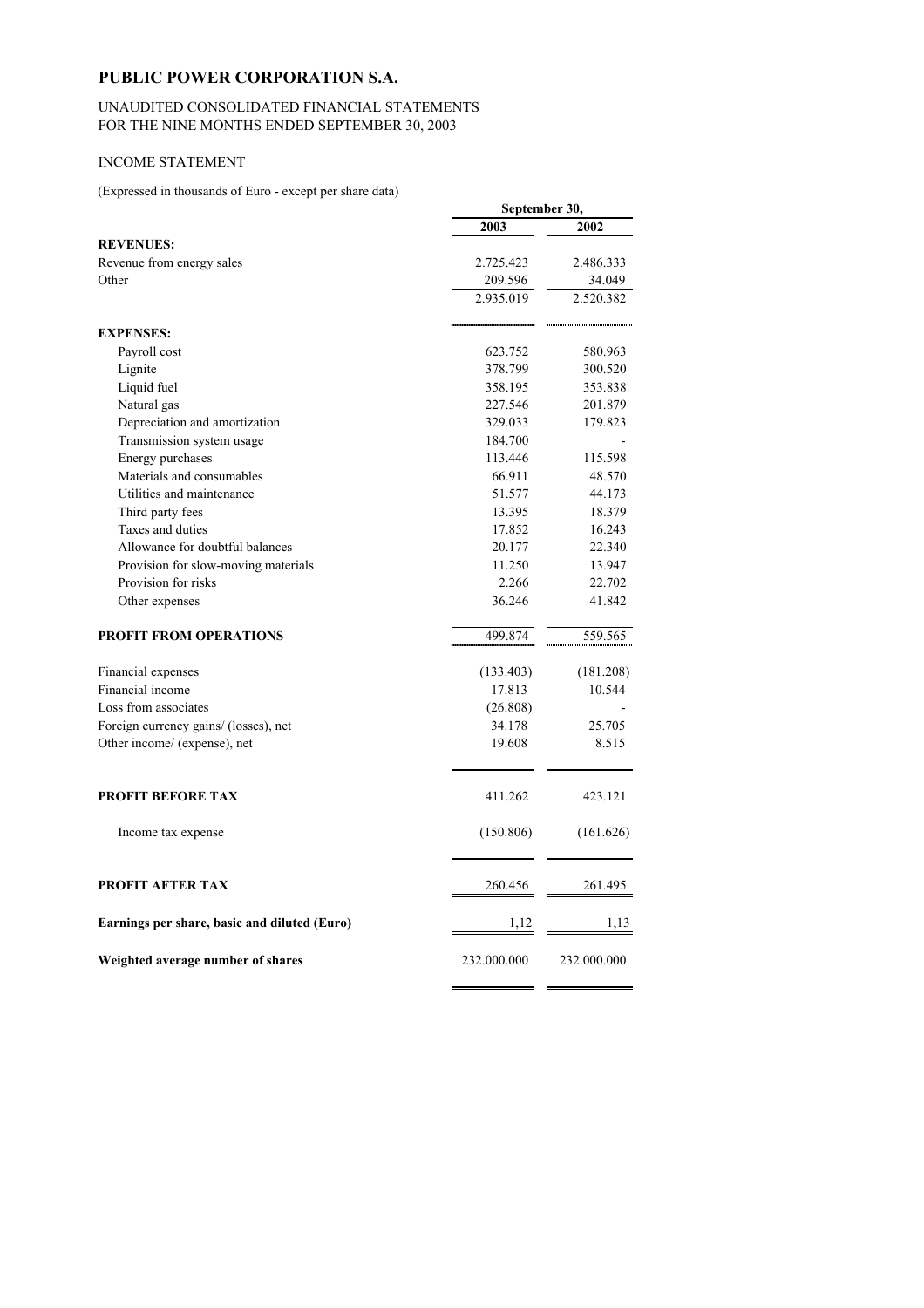# **PUBLIC POWER CORPORATION S.A.**

#### UNAUDITED CONSOLIDATED FINANCIAL STATEMENTS FOR THE NINE MONTHS ENDED SEPTEMBER 30, 2003

### BALANCE SHEET

(Expressed in thousands of Euro)

|                                                 | September 30, |           |
|-------------------------------------------------|---------------|-----------|
| <b>ASSETS</b>                                   | 2003          | 2002      |
| <b>Current Assets:</b>                          |               |           |
| Cash and cash equivalents                       | 30.332        | 37.877    |
| Marketable and other securities                 | 15.448        | 15.137    |
| Trade receivables, net                          | 645.065       | 571.985   |
| Other receivables, net                          | 48.987        | 95.433    |
| Materials, spare parts and supplies, net        | 545.215       | 557.768   |
| PPC - Personnel Insurance Organisation, net     | 22.465        | 22.320    |
| Derivative asset                                | 9.021         | 5.884     |
| Other current assets                            | 11.035        | 8.411     |
| <b>Total current assets</b>                     | 1.327.568     | 1.314.815 |
| <b>Non-Current Assets:</b>                      |               |           |
| Investments in associates                       | 14.510        | 11.882    |
| Property, plant and equipment, net              | 9.007.569     | 6.401.930 |
| Intangible assets, net                          | 6.446         | 2.484     |
| Deferred tax assets                             | 139.313       | 186.477   |
| Other non-current assets                        | 12.770        | 14.155    |
| <b>Total non-current assets</b>                 | 9.180.608     | 6.616.928 |
| <b>Total assets</b>                             | 10.508.176    | 7.931.743 |
|                                                 |               |           |
| <b>LIABILITIES AND EQUITY</b>                   |               |           |
| <b>Current Liabilities:</b>                     |               |           |
| Trade and other payables                        | 586.253       | 502.865   |
| Dividends payable                               | 463           | 139       |
| Income tax payable                              | 123.348       | 295.732   |
| Accrued and other current liabilities           | 175.713       | 175.001   |
| Derivative liability                            | 75.725        | 80.051    |
| Short-term borrowings                           | 234.365       | 39.002    |
| Current portion of long-term debt               | 509.353       | 890.860   |
| <b>Total current liabilities</b>                | 1.705.220     | 1.983.650 |
| <b>Non-Current Liabilities:</b>                 |               |           |
| Long-term debt, net of current portion          | 3.303.471     | 3.396.411 |
| Provisions                                      | 421.250       | 421.848   |
| Deferred tax liability                          | 35.217        | 113.464   |
| Deferred customers' contributions and subsidies | 1.244.936     | 1.175.178 |
| Other non-current liabilities                   | 362.857       | 353.885   |
| <b>Total non-current liabilities</b>            | 5.367.731     | 5.460.786 |
| <b>Equity:</b>                                  |               |           |
| Share capital                                   | 1.067.200     | 679.760   |
| Share premium                                   | 106.679       | 106.679   |
| Legal Reserve                                   | 11.127        |           |
| Revaluation surplus                             | 2.546.583     |           |
| Reversal of fixed assets' statutory revaluation |               |           |
| surplus included in share capital               | (947.342)     | (531.777) |
| Reserves                                        | 211.318       | 210.443   |
| Retained earnings/ (accumulated deficit)        | 439.660       | 22.202    |
| <b>Total equity</b>                             | 3.435.225     | 487.307   |
| <b>Total liabilities and equity</b>             | 10.508.176    | 7.931.743 |